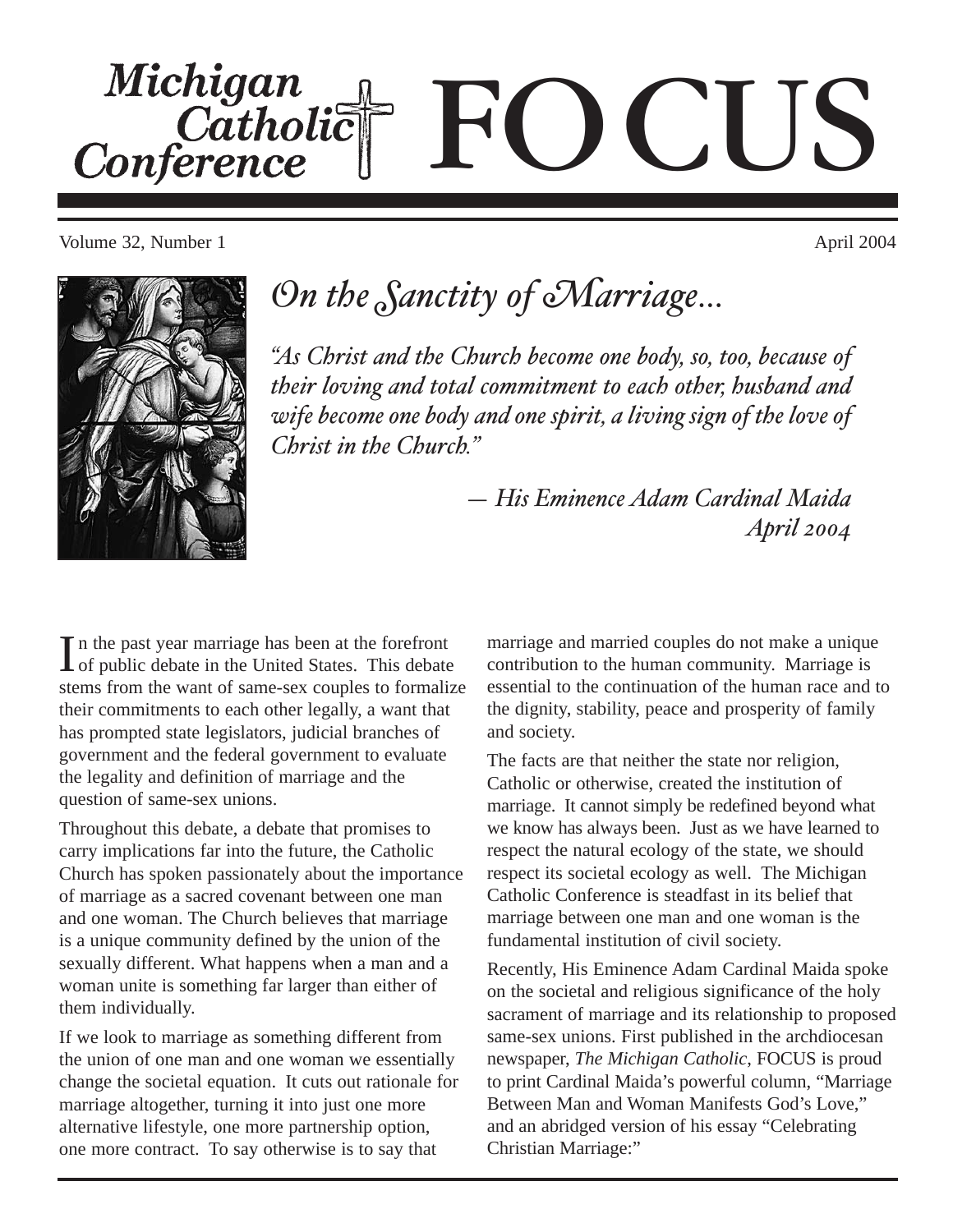#### *Marriage Between Man & Woman Manifests God's Love*

For a variety of reasons, over the last several months all around our nation, Canada, and other countries as well, the question of same-sex unions has been at the center of much media debate and discussion. As your Archbishop, I believe it is imperative and timely that I help you put the matter in proper theological and spiritual perspective, lest your

consciences be confused or led astray by voices arguing in favor of publicly sanctioning so-called "same-sex unions" or calling them a "marriage." I also wish to speak to the civic or social arguments invoked in this public debate.

I would first like to address this issue from a civic or social perspective. First of all, marriage is a natural, human institution which precedes any social or legal system; it is as old as human beings themselves because it flows from the natural complementarity and

sexual differentiation and attraction of man and woman. Since marriage is the creation neither of the state nor the Church, neither the government nor the Church can redefine it. Marriage – the union of man and woman in a permanent and exclusive way – has been part of the natural reality of life from the beginning.

Secondly, marriage is not only about a personal commitment between two persons; it is also a social commitment with a specific contribution to society. Marriage between man and woman serves a unique place in society by allowing for the creation and education of children within the context of a family. While recognizing that many children find themselves in non-traditional family settings, studies and common sense indicate that the ideal environment in which to raise a child is in a family with both a mother and a father committed in a life long marriage. Without marriage as the union of man and woman, the family, a major building block of society, would be jeopardized.

In summary, human reason and the natural order over the centuries and in every culture have clearly

*Since marriage is the creation neither of the state nor the Church, neither the government nor the Church can redefine it.*

proclaimed that marriage is the union of man and woman.

Our theology and our Christian faith also provide a second set of arguments in support of marriage as the union of a man and a woman. As we see from the first two chapters of Genesis, we have been created "male and female" in the image and likeness of God. Furthermore, God blessed the man and woman and told them *"to be fruitful, multiply the earth and subdue it…"*

Thanks to the Word and example of Jesus Christ, we see the marriage of a man and a woman as a sacrament,

> a sign of the union of Christ and the Church, a means of holiness for the spouses by their complementarity and creativity.

One often hears as defense for calling same-sex unions a marriage that such couples need the protection of the law for social benefits. Such a view reduces marriage to a mere bundle of state benefits and loses sight of the deeper meaning of marriage. Moreover, many of these benefits can be provided for, and obtained for, persons – whether homosexual or otherwise – without their need of being in a "marriage" or a state sanctioned "civil union."

Marriage as the union of a man and a woman is not just one "model" among other options! It is the very institution upon which our families, and in turn, our society, is built. Moreover, Christian marriage is a sacrament, and by the unity of their lives, husbands and wives are a living sign of the love of Christ and the Church. Christian marriage builds up the Church and manifests God's presence and creative love.

### *Celebrating Christian Marriage*

Marriage is a natural, human reality, an institution that precedes any social, legal or religious system. Throughout every century and in every place, there has always been a natural complementarity between the two sexes, drawing them toward intimacy with one another in body and spirit. In all cultures, marriage has proven itself as a healthy way for ordering and sustaining human relations, the best possible setting for fulfilling the desire to procreate and to pass on the gift of life. Where would we be without our families? Can you imagine a society without marriage?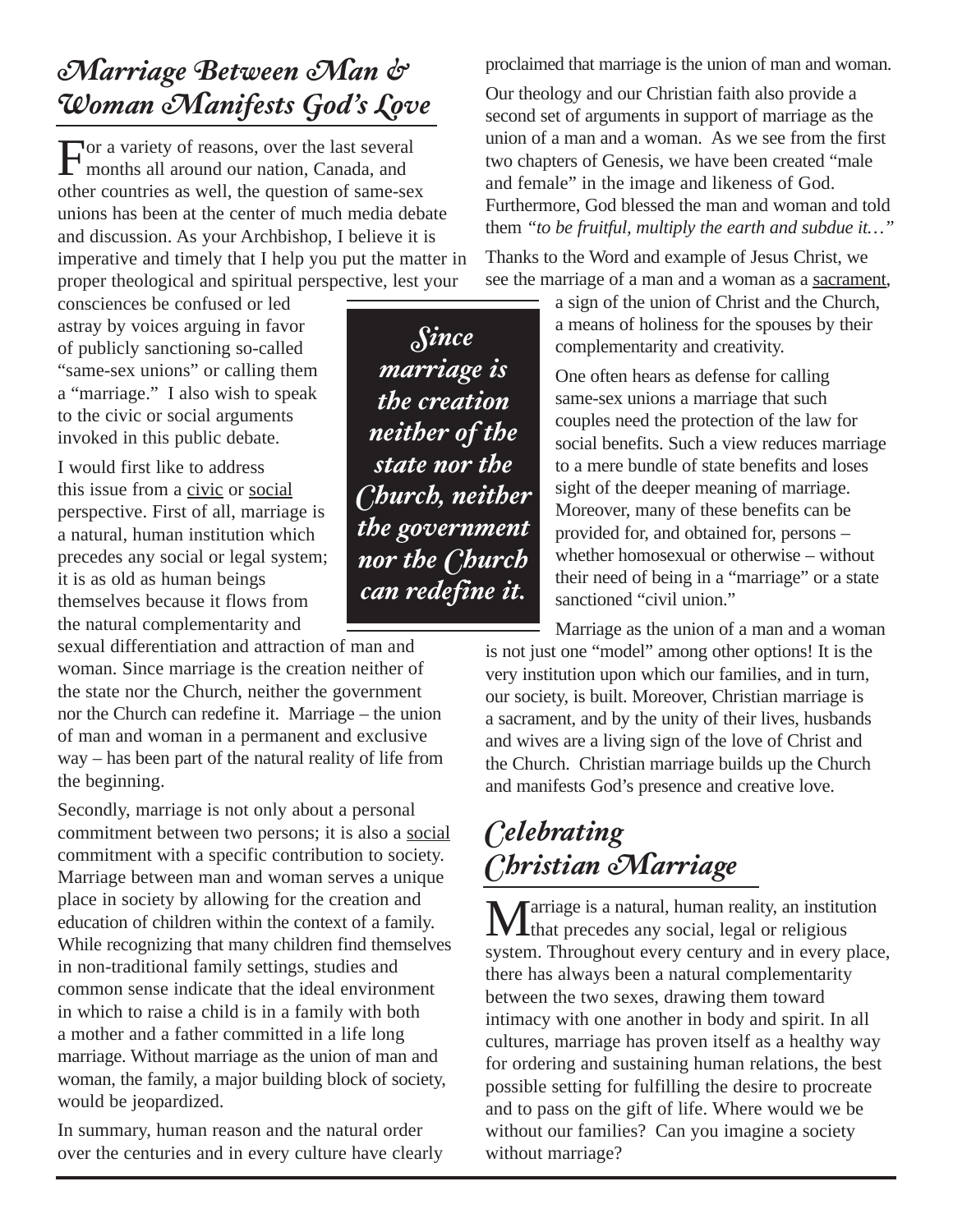As Christians, we see marriage not only as a natural and healthy way of expressing and sustaining human love; we also see it as a *covenant*, a sacramental sign of the bond of love between God and us, specifically, between Christ Jesus and the Church. In the civil society, marriage is considered a *contract*, that is, a partnership of free will by two parties in which there is a mutual exchange of promises and responsibilities. In contractual agreements, if one side fails to fulfill their commitment, the contract dissolves and obligations no longer continue. But in a covenant relationship, commitments endure, for a covenant brings into the picture a third party – the Lord Himself.

When we speak of marriage as a covenant, we are professing several things: first of all, that *God* is the one initiating this relationship; this decision is not just the choice of two human beings, but by the

inspiration and providence of God Himself. By using "covenant" terminology, we are also saying that God wants to be a "third partner" with the man and the woman; even as they pledge to each other, He promises to be a permanent and abiding presence in their relationship. In a covenant perspective, we see God loving each of the partners in and through their lives together; we also say that each partner loves God as he or she expresses love to their human partner.

There is a beautiful complementarity between the sacrament of Christian marriage and the sacrament of the Holy Eucharist. As Christ proclaimed the new covenant, He literally said *"This is my Body for you… This is my Blood poured out for you…"* His words are similar to what spouses say to each other on their wedding day in the midst of the faith community; these same words are lived out again and again as a couple share sexual intimacy, giving and receiving in all the joys and sorrows of human life together.

Declaring "same-sex unions" as the legal equivalent of marriage undermines the dignity of marriage and calls into question the building block of our society, the family. Indeed, homosexuals have legitimate

*Marriage is a natural, human reality, an institution that precedes any social, legal or religious system.*

rights for just wages and health provisions, etc., in the civil society, but these can be conferred or recognized by means other than redefining "marriage." My point here is simply to underscore" the reason why the Church needs to maintain a strong advocacy for the dignity of marriage.

## *For Further Study*

As long as public debate focuses on marriage<br>
and same-sex unions, the Michigan Catholic Conference will continue to speak for the sanctity of marriage that exists between one man and one woman. In addition to this issue of FOCUS, considerations from the Vatican Congregation for the Doctrine of the Faith and questions and answers from the United States Conference of Catholic Bishops can help explain Catholic teaching on marriage, same-sex

unions and the "proper respect, compassion and sensitivity that must be afforded to the homosexual individual" (Catechism of the Catholic Church, paragraph 2358). Both documents are available on the Michigan Catholic Conference's Web site: **www.micatholicconference.org,** and also may be accessed at their respective web address listed below.

*"Considerations Regarding Proposals to Give Legal Recognition to Unions Between Homosexual Persons"* is published by the Vatican Congregation for the Doctrine of the Faith and theologically speaks to the institution of marriage, same-sex unions, and civil unions. The document, which draws language from the Catechism of the Catholic Church and encyclical letters developed by Pope John Paul II, includes four main topics: the nature of marriage and its

unalienable characteristics, positions on the problems of homosexual unions, arguments from reason against legal recognition of homosexual unions, and positions of Catholic politicians with regard to legislation in favor of homosexual unions.

*(continued on following page)*